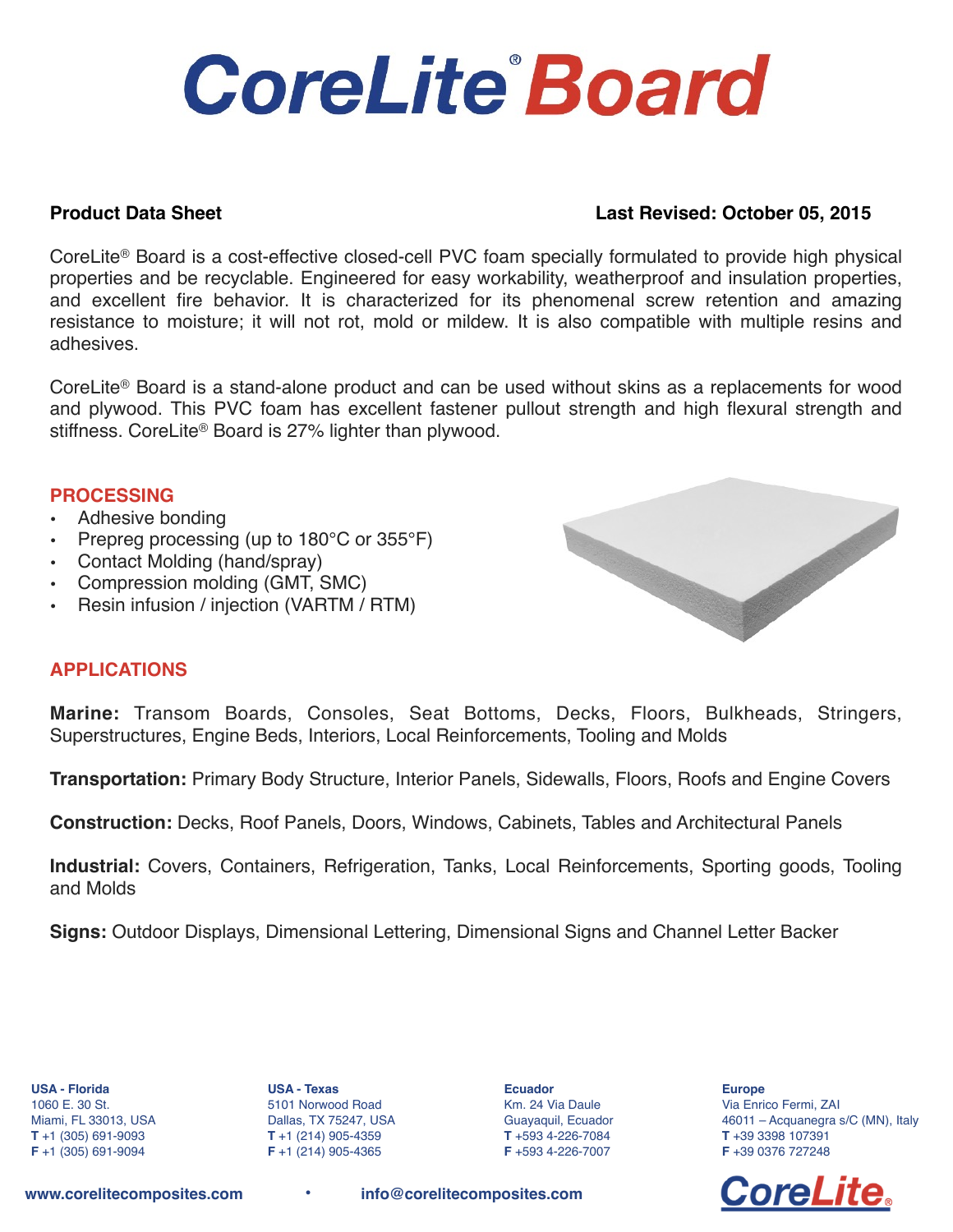# **CoreLite Board**

| <b>MECHANICAL PROPERTIES - Metric</b>      |              |               |  |
|--------------------------------------------|--------------|---------------|--|
| <b>TEST STANDARDS</b>                      | <b>UNITS</b> | <b>VALUES</b> |  |
| Density per ASTM C271                      | Kg. / M3     | 448,52        |  |
| <b>Compressive Strength per ASTM D1621</b> | <b>MPa</b>   | 5,84          |  |
| Compressive Modulus per ASTM D1621-B       | <b>MPa</b>   | 2,92          |  |
| Tensile Strength per ASTM C297             | <b>MPa</b>   | 3,32          |  |
| Shear Strength per ASTM C273               | <b>MPa</b>   | 3,07          |  |
| Shear Modulus per ASTM C273                | <b>MPa</b>   | 38,05         |  |
| Flexural Strength per ASTM D790            | <b>MPa</b>   | 12,40         |  |
| Peel Strength per ASTM D1062               | <b>MPa</b>   | 11,76         |  |
| <b>Screw Torque</b>                        | N·m          | 2,28          |  |
| <b>Screw Pull</b>                          | Kg.          | 102,60        |  |
| <b>Standard Sheet dimensions</b>           | mm           | 1.220 x 2.440 |  |
| <b>Thickness</b>                           | mm           | 9,53 to 50,80 |  |

Values shown are nominal average determined from independent laboratory and house testing. Tests are parallel to the plane.

| Processing temperature:         | $<$ 94 °C |
|---------------------------------|-----------|
| <b>Water Absorption:</b>        | $< 1\%$   |
| Percent Elongation at max load: | 1,404%    |
| <b>Density Tolerance:</b>       | $+/-10%$  |
| Color:                          | White     |

**Disclaimer:** The information and data presented herein are subject to revision. CoreLite Inc. reserves the right to release replacement data. The data presented is derived from in house and independent testing. Calculations should be verified with physical test. The data is provided without liability to CoreLite, Inc. or its agents and does not constitute warranty or representation in respect to the material or its use.

**USA - Florida** 1060 E. 30 St. Miami, FL 33013, USA **T** +1 (305) 691-9093 **F** +1 (305) 691-9094

**USA - Texas** 5101 Norwood Road Dallas, TX 75247, USA **T** +1 (214) 905-4359 **F** +1 (214) 905-4365

**Ecuador** Km. 24 Via Daule Guayaquil, Ecuador **T** +593 4-226-7084 **F** +593 4-226-7007

**Europe** Via Enrico Fermi, ZAI 46011 – Acquanegra s/C (MN), Italy **T** +39 3398 107391 **F** +39 0376 727248



**[www.corelitecomposites.com](http://www.corelitecomposites.com) • [info@corelitecomposites.com](mailto:info@corelitecomposites.com)**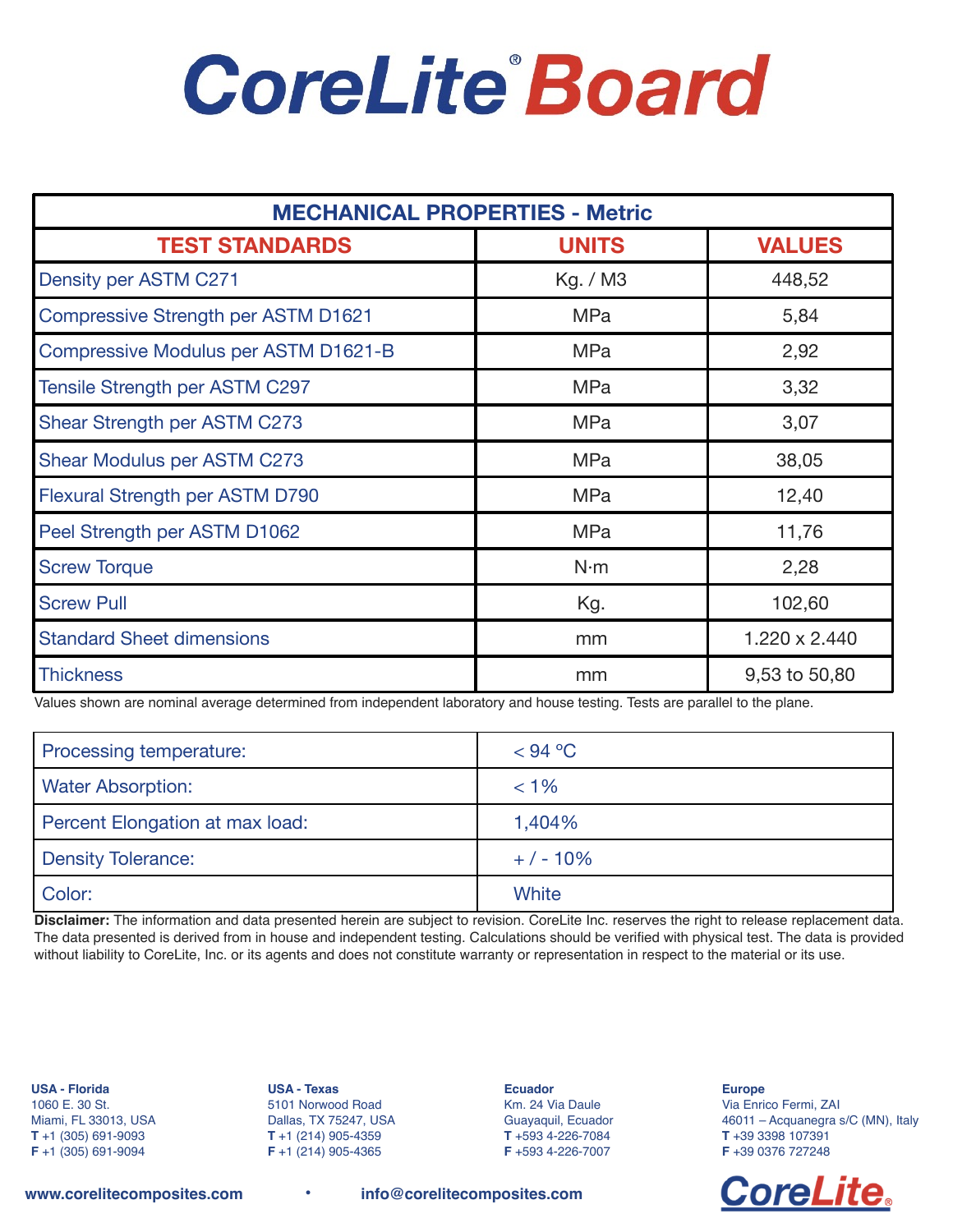# **CoreLite Board**

| <b>MECHANICAL PROPERTIES - Imperial</b>    |                     |               |  |
|--------------------------------------------|---------------------|---------------|--|
| <b>TEST STANDARDS</b>                      | <b>UNITS</b>        | <b>VALUES</b> |  |
| Density per ASTM C271                      | Lbs/ft <sup>3</sup> | 28            |  |
| <b>Compressive Strength per ASTM D1621</b> | psi                 | 847           |  |
| Compressive Modulus per ASTM D1621-B       | psi                 | 423           |  |
| <b>Tensile Strength per ASTM C297</b>      | psi                 | 481           |  |
| Shear Strength per ASTM C273               | psi                 | 445           |  |
| Shear Modulus per ASTM C273                | psi                 | 5519          |  |
| <b>Flexural Strength per ASTM D790</b>     | psi                 | 1799          |  |
| Peel Strength per ASTM D1062               | Lbs./in             | 1706          |  |
| <b>Screw Torque</b>                        | in/Lbs.             | 20.2          |  |
| <b>Screw Pull</b>                          | Lbs.                | 226.2         |  |
| <b>Standard Sheet dimensions</b>           | inch                | 48 x 96       |  |
| <b>Thickness</b>                           | inch                | $3/8$ to $2$  |  |

Values shown are nominal average determined from independent laboratory and house testing. Tests are parallel to the plane.

| Processing temperature:         | $<$ 200 °F |
|---------------------------------|------------|
| <b>Water Absorption:</b>        | $< 1\%$    |
| Percent Elongation at max load: | 1.404%     |
| <b>Density Tolerance:</b>       | $+/-10%$   |
| Color:                          | White      |

**Disclaimer:** The information and data presented herein are subject to revision. CoreLite Inc. reserves the right to release replacement data. The data presented is derived from in house and independent testing. Calculations should be verified with physical test. The data is provided without liability to CoreLite, Inc. or its agents and does not constitute warranty or representation in respect to the material or its use.

**USA - Florida** 1060 E. 30 St. Miami, FL 33013, USA **T** +1 (305) 691-9093 **F** +1 (305) 691-9094

**USA - Texas** 5101 Norwood Road Dallas, TX 75247, USA **T** +1 (214) 905-4359 **F** +1 (214) 905-4365

**Ecuador** Km. 24 Via Daule Guayaquil, Ecuador **T** +593 4-226-7084 **F** +593 4-226-7007

**Europe** Via Enrico Fermi, ZAI 46011 – Acquanegra s/C (MN), Italy **T** +39 3398 107391 **F** +39 0376 727248



**[www.corelitecomposites.com](http://www.corelitecomposites.com) • [info@corelitecomposites.com](mailto:info@corelitecomposites.com)**